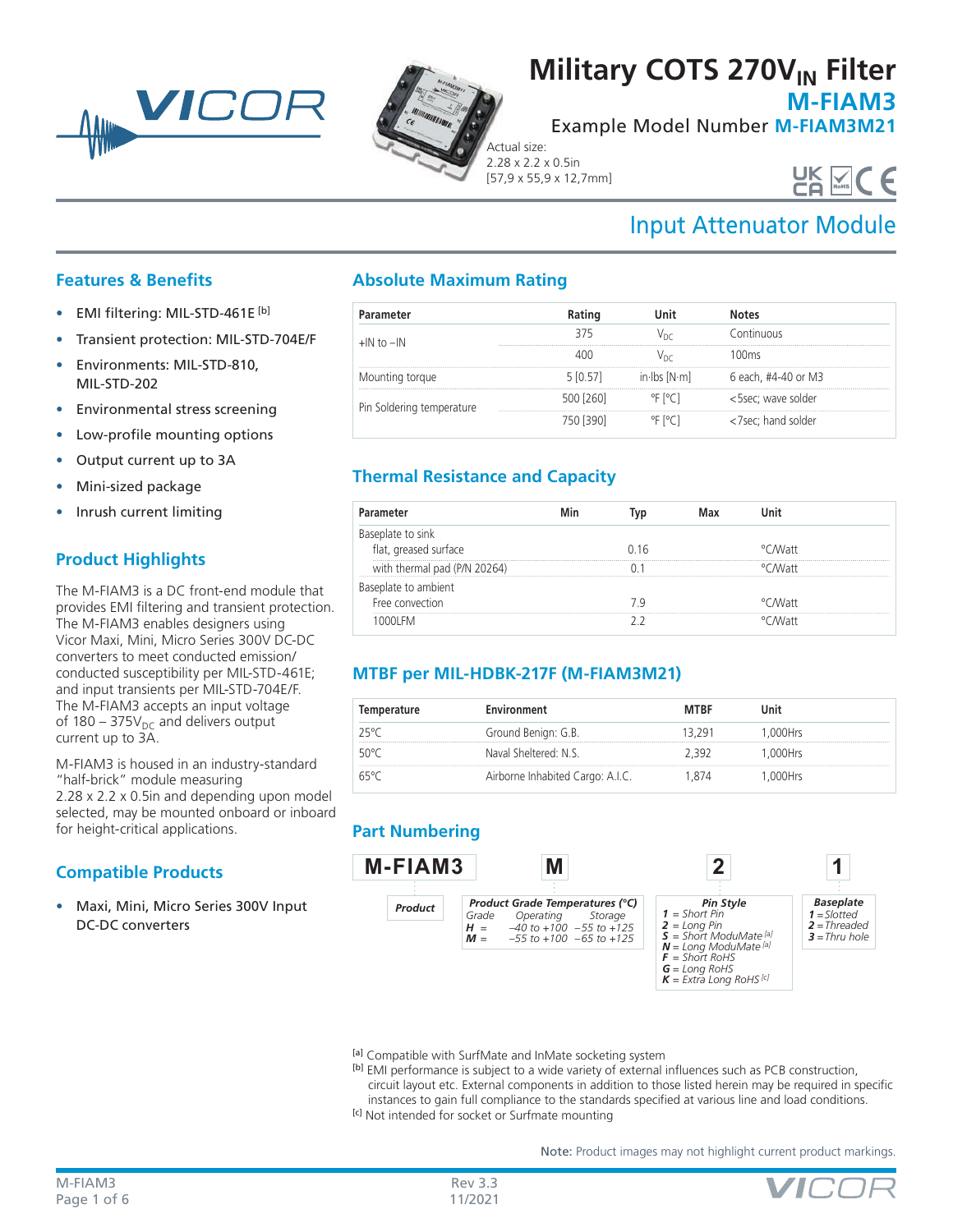## **Specifications**

Typical at  $T_{BP} = 25^{\circ}$ C, nominal line and 75% load, unless otherwise specified.

#### **Input Specifications**

| Parameter          | Min | Typ | Max   | Unit            | <b>Notes</b>                     |
|--------------------|-----|-----|-------|-----------------|----------------------------------|
| Input voltage      | 180 | 270 | 375   | V <sub>DC</sub> | Continuous                       |
| Inrush limiting    |     |     | 0.018 | A/µF            |                                  |
| Transient immunity |     |     |       |                 | Exceeds limits of MIL-STD-704E/F |

#### **Output Specifications**

| Parameter                           | Min | Typ       | Max | Unit | <b>Notes</b>                    |
|-------------------------------------|-----|-----------|-----|------|---------------------------------|
| Output current                      |     |           |     |      |                                 |
| Efficiency<br>Internal voltage drop |     | 98<br>3.0 |     | $\%$ | @ 3A, 100°C baseplate           |
| External capacitance                |     |           |     | uF   | See Figure 5 on page 4.<br>400V |

#### **Control Pin Specifications**

| Parameter      | Min | Typ | Max | Unit            | <b>Notes</b>                            |
|----------------|-----|-----|-----|-----------------|-----------------------------------------|
| ON/OFF control |     |     |     |                 |                                         |
| Enable (ON)    | 0.0 |     | 0.1 | V <sub>DC</sub> | Referenced to $-V_{\text{OUT}}$         |
| Disable (OFF)  |     |     | 5.U | V <sub>DC</sub> | 100 $k\Omega$ internal pull-up resistor |

#### **Safety Specifications**

| Parameter            | Min                | Typ | Max | Unit             | <b>Notes</b>         |
|----------------------|--------------------|-----|-----|------------------|----------------------|
| Dielectric withstand | ,500               |     |     | V <sub>RMS</sub> | Input/Output to Base |
|                      | ,12<br><u>. . </u> |     |     | V <sub>DC</sub>  | Input/Output to Base |

#### **EMI**

| <b>Standard</b>           | <b>Test Procedure</b>      | <b>Notes</b> |  |
|---------------------------|----------------------------|--------------|--|
| MIL-STD-461E              |                            |              |  |
| Conducted emissions:      | CE101, CE102               |              |  |
| Conducted susceptibility: | CS101, CS114, CS115, CS116 |              |  |

EMI performance is subject to a wide variety of external influences such as PCB construction, circuit layout etc. As such, external components in addition to those listed herein may be required in specific instances to gain full compliance to the standards specified.

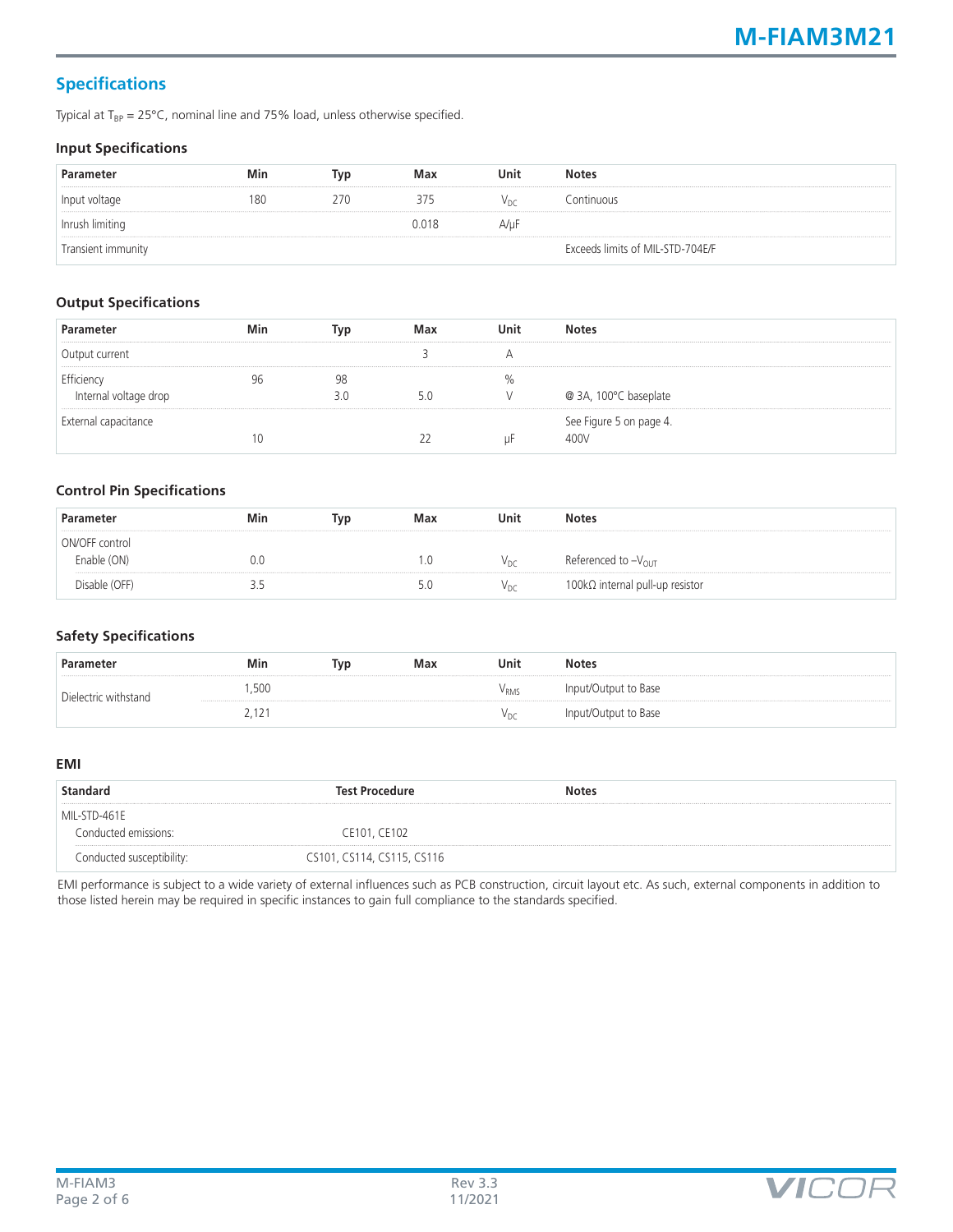## **Specifications (Cont.)**

Typical at  $T_{BP} = 25^{\circ}C$ , nominal line and 75% load, unless otherwise specified.

#### **General Specifications**

| Parameter        | Min | Tvp        | Max | Unit           | <b>Notes</b>                                                                       |
|------------------|-----|------------|-----|----------------|------------------------------------------------------------------------------------|
| Weight           |     | $3.3$ [94] |     | Ounces [grams] |                                                                                    |
| Warranty         |     |            |     | Years          |                                                                                    |
| Agency Approvals |     |            |     | CΕ             | CE Marked to the Low Voltage Directive and RoHS Recast Directive,<br>as applicable |
|                  |     |            |     | <b>UKCA</b>    | Electrical equipment (safety) regulations                                          |

#### **Environmental Qualification**

| <b>Altitude</b><br>MIL-STD-810F, Method 500.4, Procedure   & II, 40,000ft. and 70,000ft. Operational.                                                                                                                                                                                                                                        |
|----------------------------------------------------------------------------------------------------------------------------------------------------------------------------------------------------------------------------------------------------------------------------------------------------------------------------------------------|
| <b>Explosive Atmosphere</b><br>MIL-STD-810F, Method 511.4, Procedure I, Operational.                                                                                                                                                                                                                                                         |
| Vibration<br>MIL-STD-810F, Method 514.5, Procedure I, Category 14, Sine and Random vibration per Table 514.5C for Helicopter AH-6J Main Rotor with overall level of<br>5.6Grms for 4 hours per axis. MIL-STD-810F, Method 514.5C, General Minimum Integrity Curve per Figure 514.5C-17 with overall level of 7.7Grms for 1<br>hour per axis. |
| <b>Shock</b><br>MIL-STD-810F, Method 516.5, Procedure I, Functional Shock, 40g. MIL-S-901D, Lightweight Hammer Shock, 3 impacts/axis, 1,3,5 ft.<br>MIL-STD-202F, Method 213B, 60g, 9ms half sine. MIL-STD-202F, Method 213B, 75g, 11ms Saw Tooth Shock.                                                                                      |
| Acceleration<br>MIL-STD-810F, Method 513.5, Procedure II, table 513.5-II, Operational, 2-7q, 6 directions.                                                                                                                                                                                                                                   |
| Humidity<br>MIL-STD-810F, Method 507.4.                                                                                                                                                                                                                                                                                                      |
| <b>Solder Test</b><br>MIL-STD-202G, Method 208H, 8 hour aging.                                                                                                                                                                                                                                                                               |

#### **Environmental Stress Screening**

| <b>Parameter</b>                    | H-Grade                    | M-Grade                    |
|-------------------------------------|----------------------------|----------------------------|
| Operating temperature               | $-40$ to $+100^{\circ}$ C  | $-55$ to $+100^{\circ}$ C  |
| Storage temperature                 | $-55$ to $+125^{\circ}$ C  | $-65$ to $+125^{\circ}$ C  |
| Temperature cycling*                | 12 cycles                  | 12 cycles                  |
|                                     | $-65$ to $+100^{\circ}$ C  | $-65$ to $+100^{\circ}$ C  |
| Ambient test @ 25°C                 | Yes                        | Yes                        |
| Power cycling burn-in               | 12 hours, 29 cycles        | 24 hours, 58 cycles        |
| Functional and parametric ATE tests | $-40$ and $+100^{\circ}$ C | $-55$ and $+100^{\circ}$ C |
| Hi-Pot test                         | Yes                        | Yes                        |
| Visual inspection                   | Yes                        | Yes                        |
| Test data                           | vicorpower.com             | vicorpower.com             |

\*Temperature cycled with power off, 17°C per minute rate of change.

#### **Storage**

Vicor products, when not installed in customer units, should be stored in ESD safe packaging in accordance with ANSI/ESD S20.20, "Protection of Electrical and Electronic Parts, Assemblies and Equipment" and should be maintained in a temperature controlled factory/ warehouse environment not exposed to outside elements controlled between the temperature ranges of 15°C and 38°C. Humidity shall not be condensing, no minimum humidity when stored in an ESD compliant package.

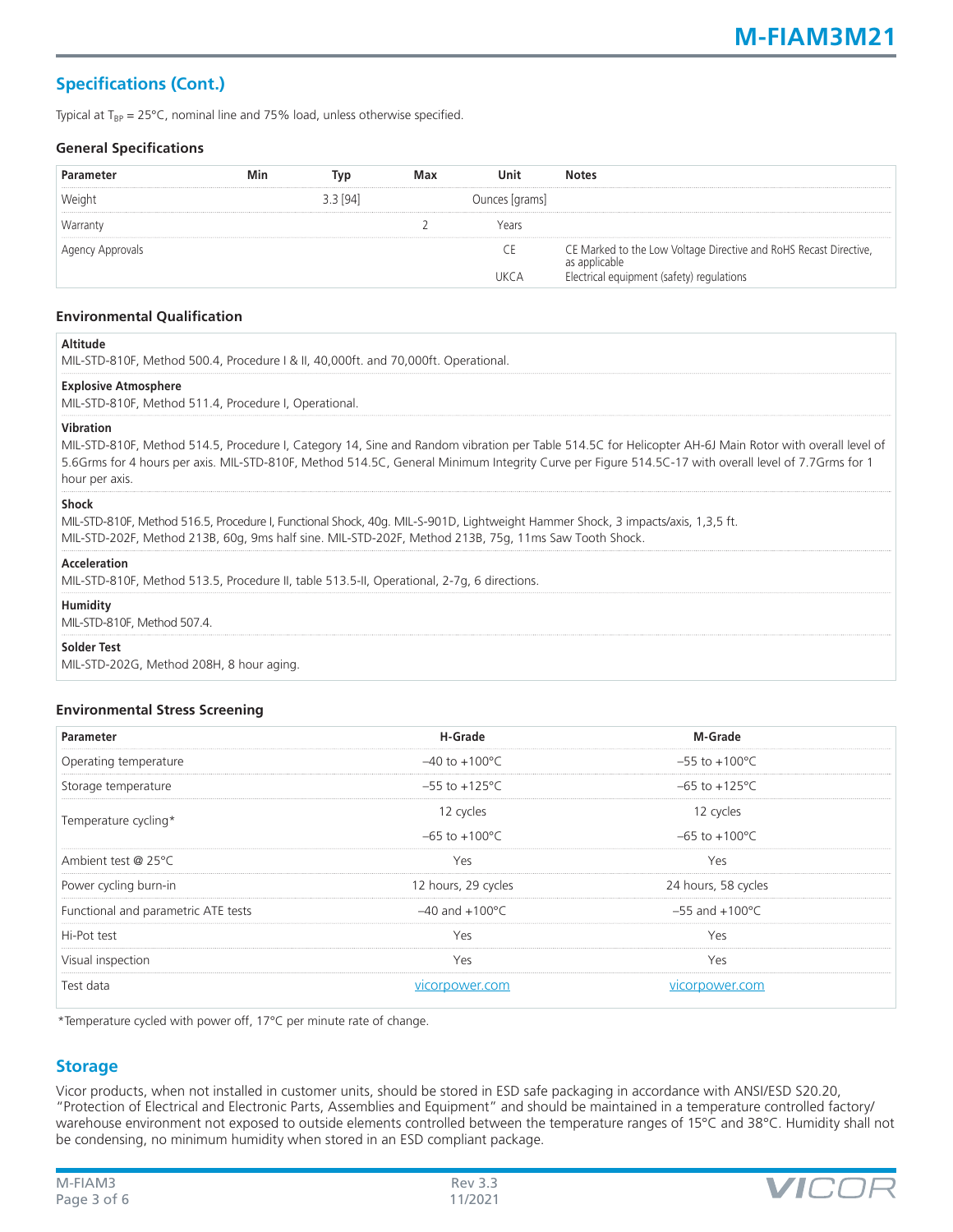

*Figure 1 — Conducted noise; M-FIAM3 and V300A48C500BG DC-DC converter operating at 270V<sub>DC</sub> input at 450W* 



*Figure 3 — Inrush limiting; inrush current with 22µF external capacitance, (C1 in Figure 5)*



*Figure 2 — Transient immunity; M-FIAM3 output response to an input transient*



*Figure 4 — Insertion loss curve*



*Figure 5 — Basic connection diagram with transient, surge protection and recommended reverse-polarity protection*

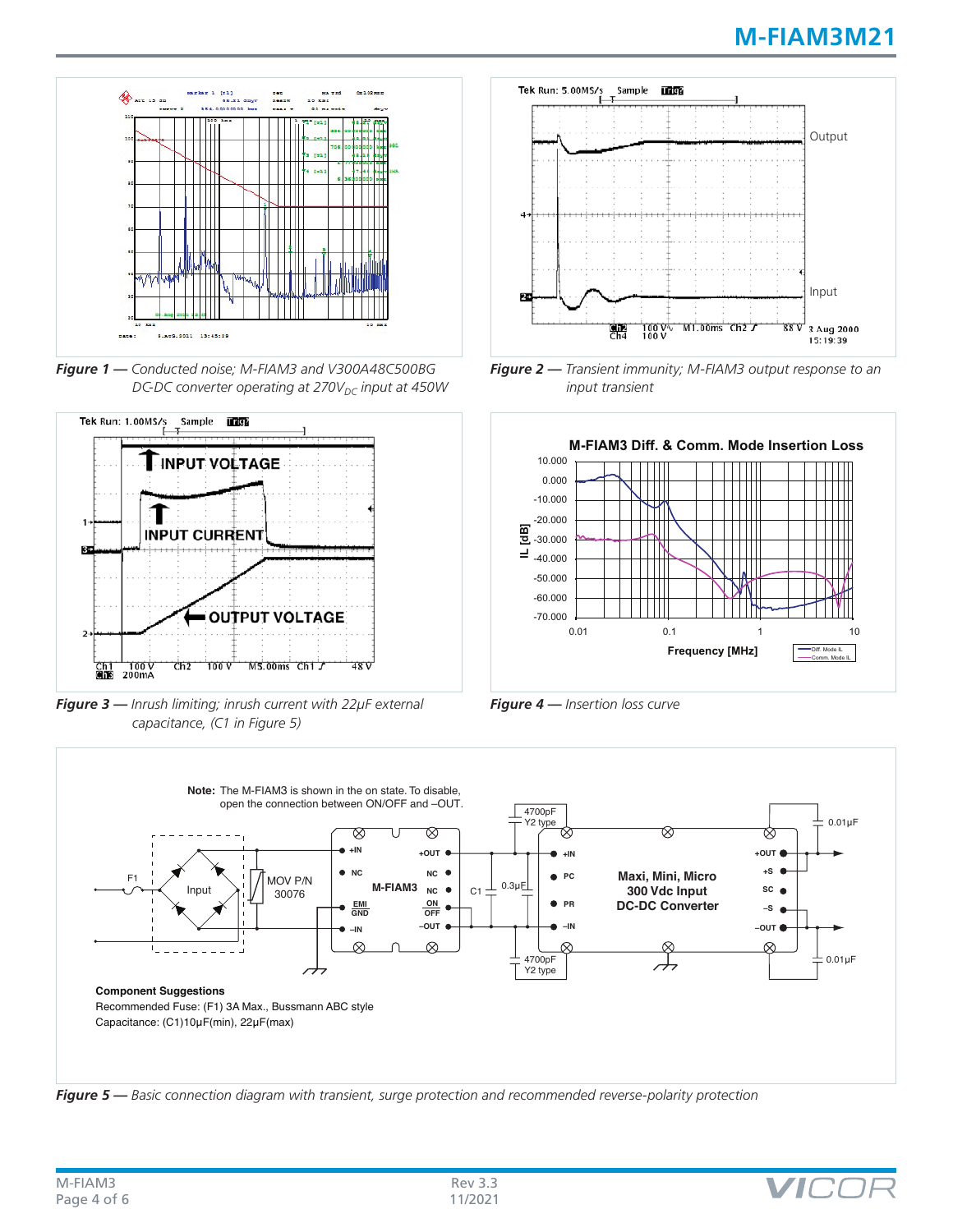## **M-FIAM3M21**

### **Mechanical Drawings**







*Figure 7 — PCB mounting specifications*